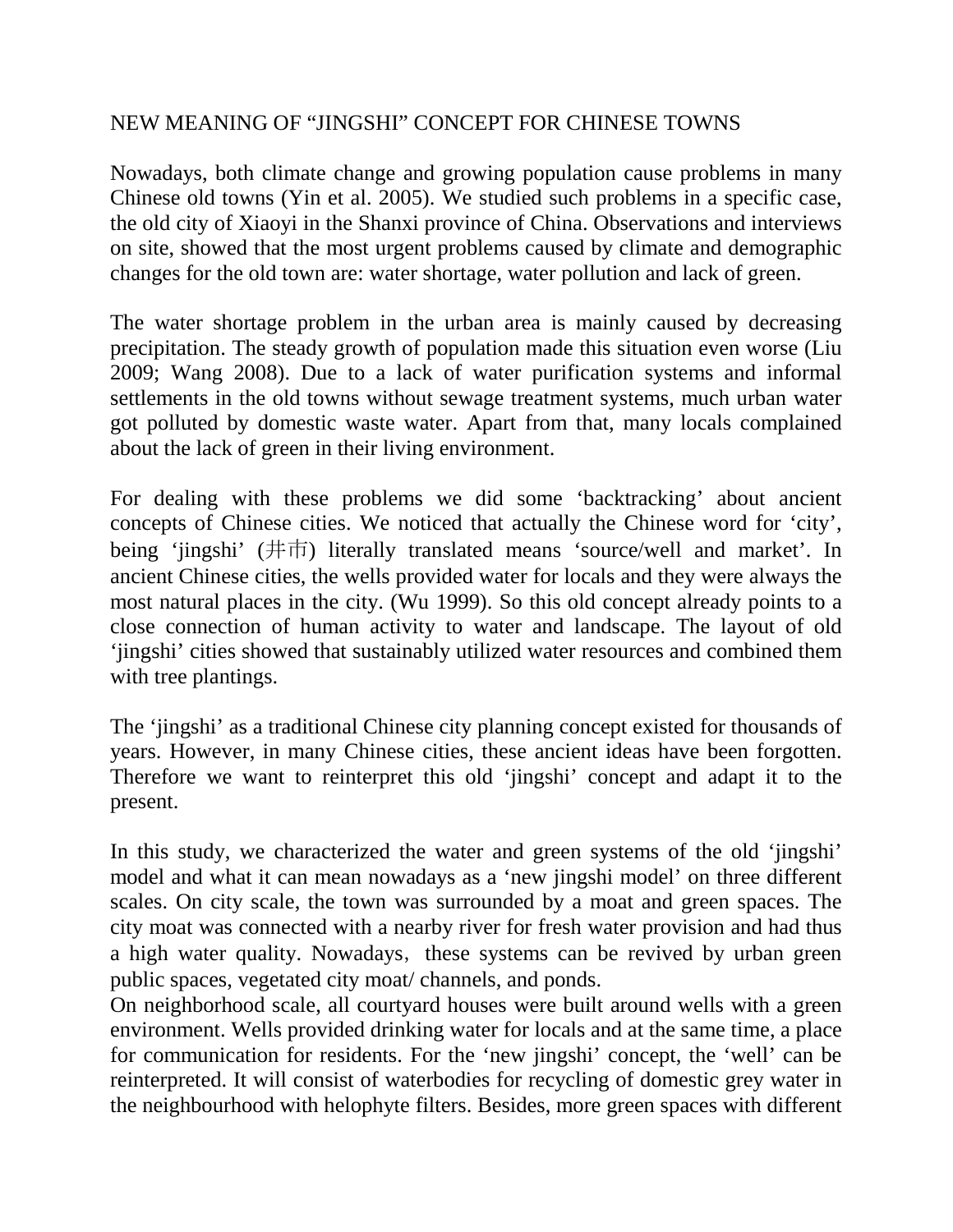functions will be combined with the helophyte filters.

On courtyard scale, a water retention area (being the height difference between plinth at the doorsteps and courtyard base) and various kinds of trees and plants were all important green and water elements. Within the 'new jingshi model' the interventions include green roofs, water storage (underground cisterns) and reuse systems, and a rainwater garden.

We applied these green and water principles of the 'new jingshi model' in Xiaoyi. In this process, different design alternatives, based on the 'new jingshi model', were provided for each scale. These alternatives were analyzed on various aspects. On city scale, important aspects were: green accessibility, moat water quality, water consumption, aesthetic value and costs. On neighborhood scale, evaluation aspects were: water quality, green accessibility, rainwater collection, usability for communication, and microclimate. On courtyard scale, important aspects were water reuse, rainwater collection, micro climate, social connection/block and daily functions. In general, we found that there are many positive synergies.

The design study indicated that the application of the 'new jingshi model' has great potential for future development for the study area in Xiaoyi. But we also expect the 'new jingshi model' and the sustainability driven planning attitude behind it a suitable design principle for most Chinese old towns in the light of climate change the population pressure.

References

Liu W. The Prediction of Supply and Demand of Water Resource: Optimize Water Resource Allocation for Xiaoyi City(孝口市水口源口口及未来口化配置, in Chinese), document from Research Institution of Water Resource in Shanxi Province, 2009

Herzele V. A., Provision of Accessible and Attractive Urban Green Spaces. Landscape and Urban Planning, Vol. 63, 2003

Volker L. ; Elke E. ; Martina L. ; Andreas L. ; Richard M. G. ,Nutrient Removal Efficiency and Resource Economics of Vertical Flow and Horizontal Flow Constructed Wetlands, Ecological Engineering, Vol.18, 2001

Wu L. Rehabilitation of the Old City of Beijing: a Project in the Ju'er Neighbourhood. UBC Press, Canada, 1999